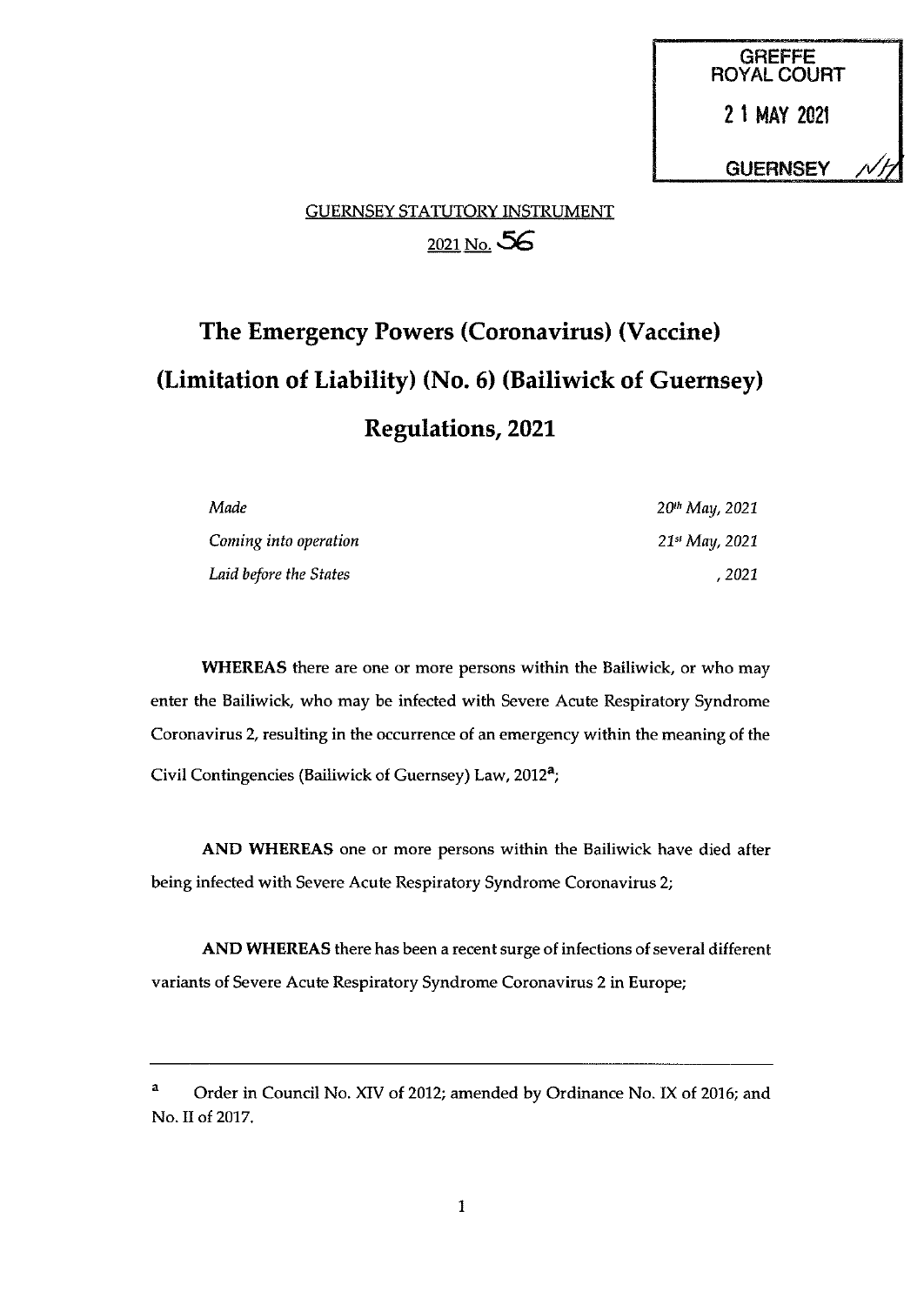AND WHEREAS the States of Guernsey Committee for Health & Social Care considers that, for the purposes of controlling or mitigating the emergency referred to above, it is appropriate and proportionate to carry out a voluntary mass vaccination programme throughout the Bailiwick, using vaccines that have been temporarily authorised by the licensing authority in the United Kingdom,

AND WHEREAS the Civil Contingencies Authority ("the Authority") (having consulted the Medical Officer of Health in respect of the risk to public health created thereby and by the spread of Severe Acute Respiratory Syndrome Coronavirus 2, the virus causing the disease COVID-19, and in respect of the measures necessary to prevent or slow the spread of infection) is satisfied that the conditions set out in section 13 of the Law are satisfied, and that the following regulations contain only provisions which are appropriate for and proportionate to the purpose of preventing, controlling or mitigating the emergency referred to above;

AND WHEREAS the Authority is satisfied that the effect of the following regulations is in due proportion to that emergency, and that they are compatible with the Convention rights within the meaning of section <sup>1</sup> of the Human Rights (Bailiwick of Guernsey) Law,  $2000<sup>b</sup>$ ;

NOW THEREFORE THE AUTHORITY, in exercise of the powers conferred upon it by sections 12(1), 14 and 19 of the Law, and of all other powers enabling it in that behalf, hereby makes the following regulations: —

<sup>b</sup> Order in Council No. XIV of 2000; amended by No. <sup>I</sup> of 2005; Ordinance No. XXXVII of 2001; No. XXXIII of 2003; No. XX of 2015; No. IX of 2016; No. XXVI of 2018; and G.S.I. No. 27 of 2006.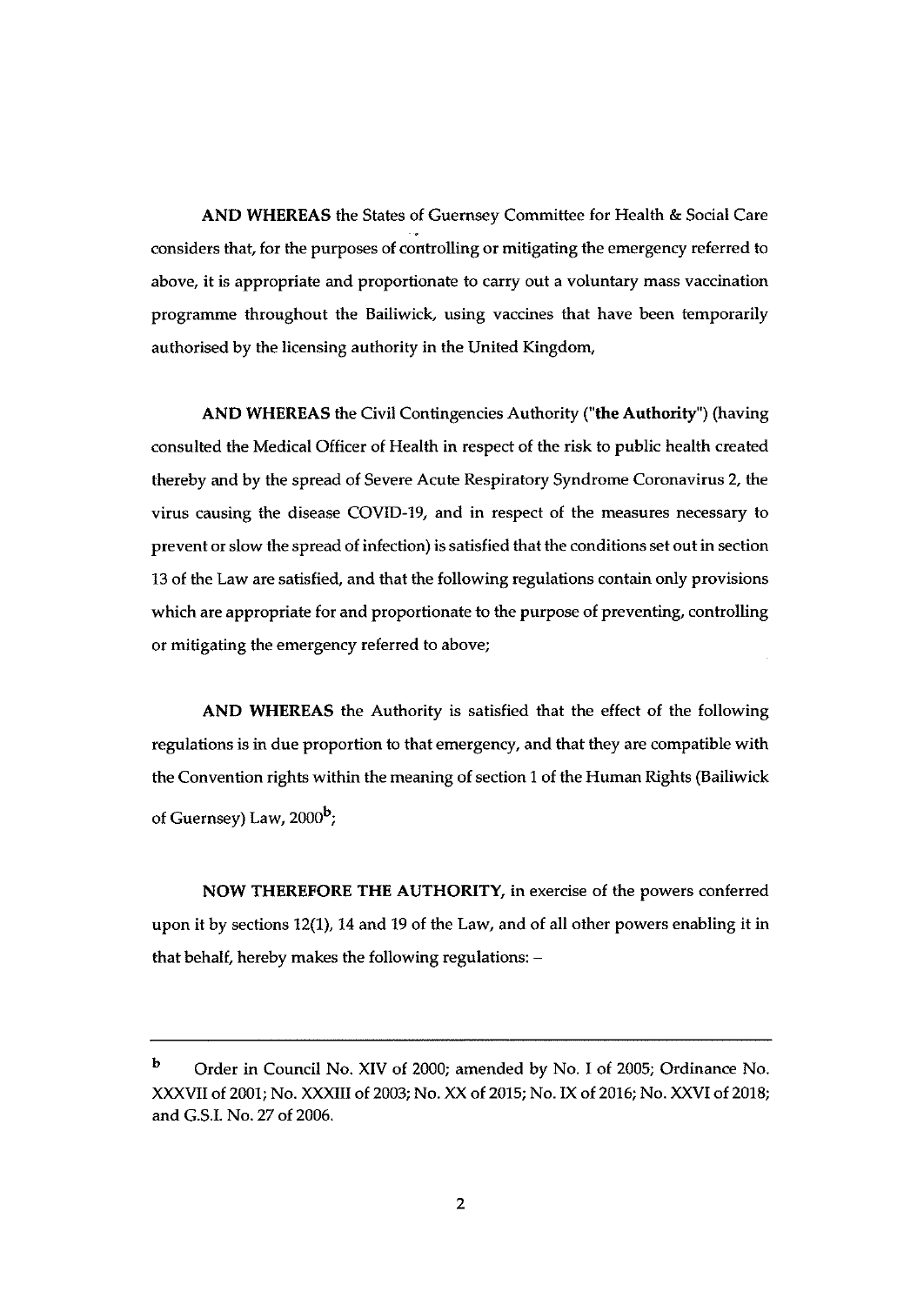#### Application of these Regulations.

- 1. (1) These Regulations apply where —
	- (a) the UK licensing authority has authorised a medicinal product on a temporary basis (whether with or without conditions) under regulation 174 of the Human Medicines Regulations 2O12',
	- (b) the Committee has designated the medicinal product to be used for vaccination or immunisation against the coronavirus under regulations made under section 13(2) and (3) of the Prescription Only Medicines (Human) (Bailiwick of Guernsey) Ordinance, 2009',
	- (c) a medicinal product falling within the description or class of the designated vaccine has been sold, supplied or administered by or on behalf of, or under arrangements made by, any person in accordance with—
		- (i) a Patient Group Direction approved or consented to by the Committee, or
		- (ii) a protocol,

<sup>C</sup> UK S.I. 2012 No. 1916.

d Ordinance No. XXV of 2009; as amended by No. XXV of 2010; No. IX of 2016; No. XXXIV of 2020.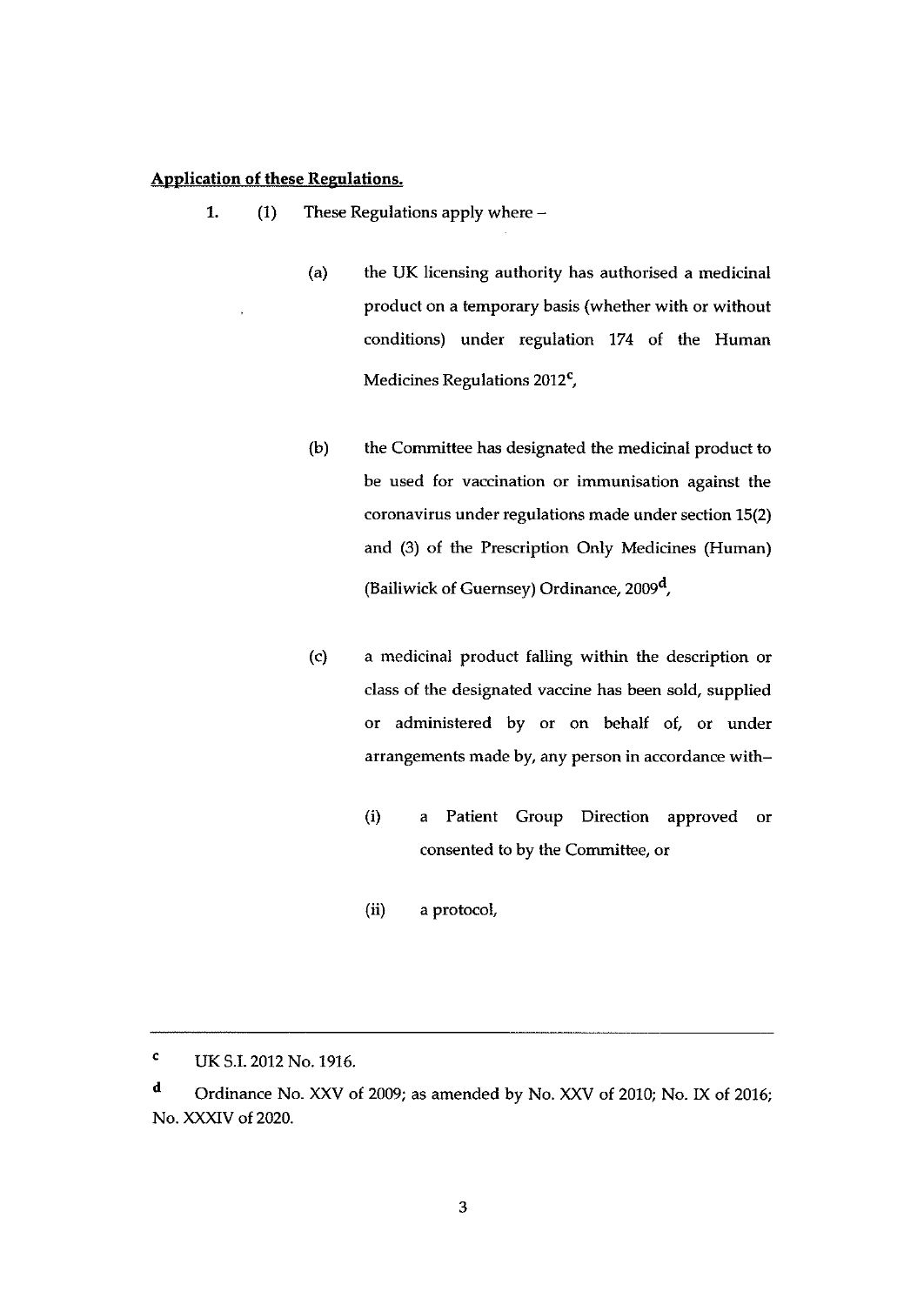- (d) any person dies or suffers any personal injury as a result of the person receiving the relevant medicinal product administered in accordance with the Patient Group Direction or (as the case may be) protocol, and
- (e) any person (whether the person referred to in subparagraph (d) or any other person) suffers or incurs any loss or damage arising out of or in connection with the death or personal injury.

(2) In paragraph  $(1)(a)$ , "UK licensing authority" means the licensing authority within the meaning given by regulation 6(2) of the Human Medicines Regulations 2012.

#### Limitation of liability.

2. (1) Where these Regulations apply and a court determines in any civil proceedings that a responsible person is liable to any other person in respect of any loss or damage falling within regulation  $1(1)(e)$ , the maximum aggregate amount of damages and costs that may be awarded against the responsible person in respect of all such losses and damages is £120,000.00 in respect of any one person who died or suffered personal injury.

- (2) Paragraph  $(1)$ 
	- (a) is subject to regulation 3, and
	- (b) does not apply so as to limit an award of damages on the ground that any action or omission of the responsible person was unlawful as a result of section 6(1) of the Human Rights (Bailiwick of Guernsey) Law, 2000.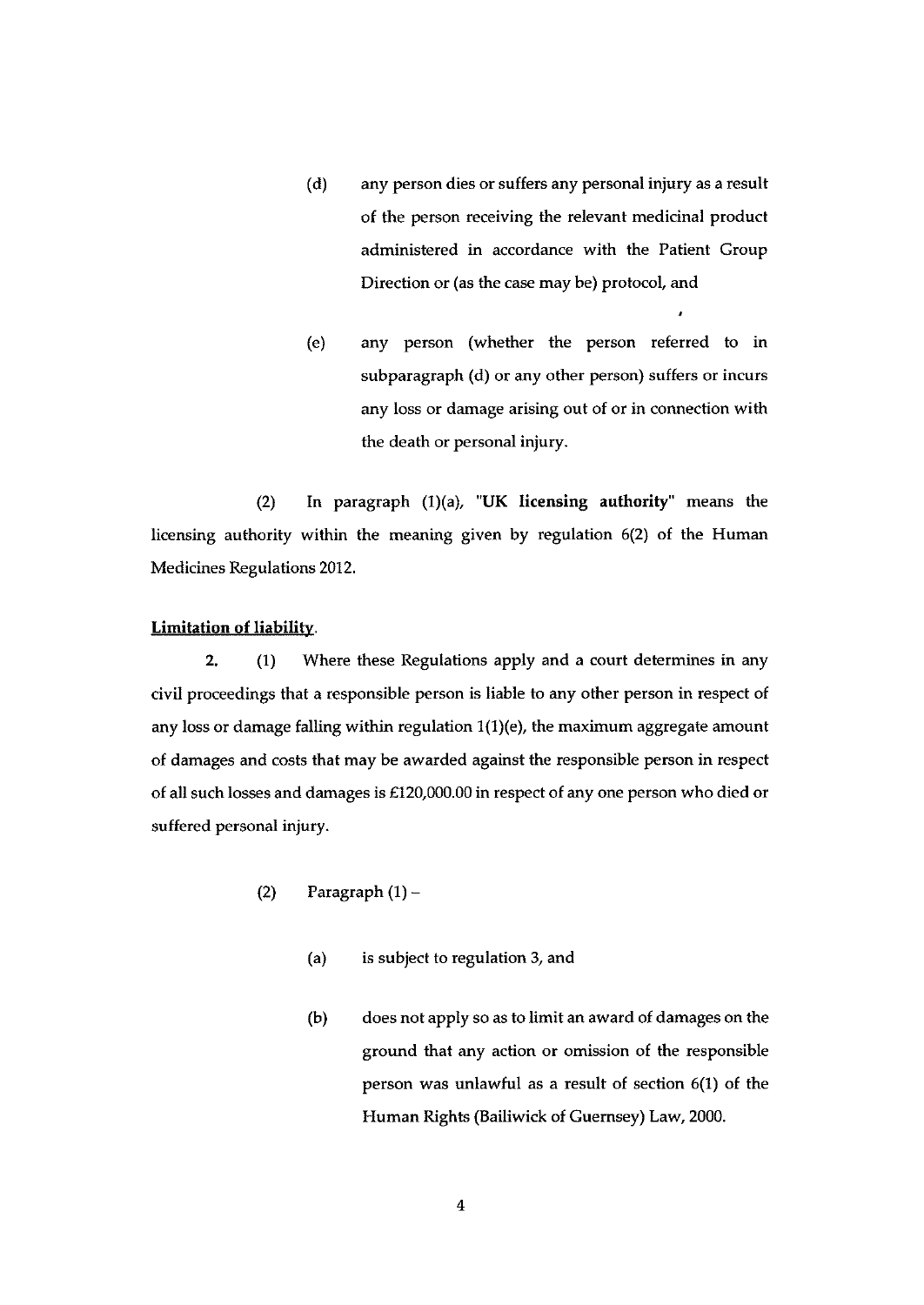(3) In paragraph (1), "damages and costs" includes all liabilities, costs, expenses, damages and losses, including but not limited to any direct indirect or consequential losses, loss of profit, loss of reputation and all interest, penalties and legal costs and all other professional costs and expenses.

#### Time of sale, supply or administration.

3. Regulation 2(1) applies only in respect of a relevant medicinal product sold, supplied or (as the case may be) administered in any particular circumstances (including to any age group) —

- (a) at any time on or after the  $15<sup>th</sup>$  December, 2020, and
- (b) if the designated vaccine is given a United Kingdom marketing authorisation or a European Union marketing authorisation within the meaning given by regulations 12 and 13(1), respectively, of the Medicines (Human) (Exemptions and Recognition of Marketing Authorisations) (Bailiwick of Guernsey) (Bailiwick of Guernsey) Regulations,  $2009^e$ , for administration in those circumstances, before it is given the marketing authorisation concerned.

### Relationship with the European Communities (Coronavirus Vaccine) (Immunity from Civil Liability) (Guernsey) Ordinance. 2020 and equivalent enactments.

4. Nothing in these Regulations limits the effect of the European Communities (Coronavirus Vaccine) (Immunity from Civil Liability) (Guernsey)

e G.S.I. No. 63 of 2009.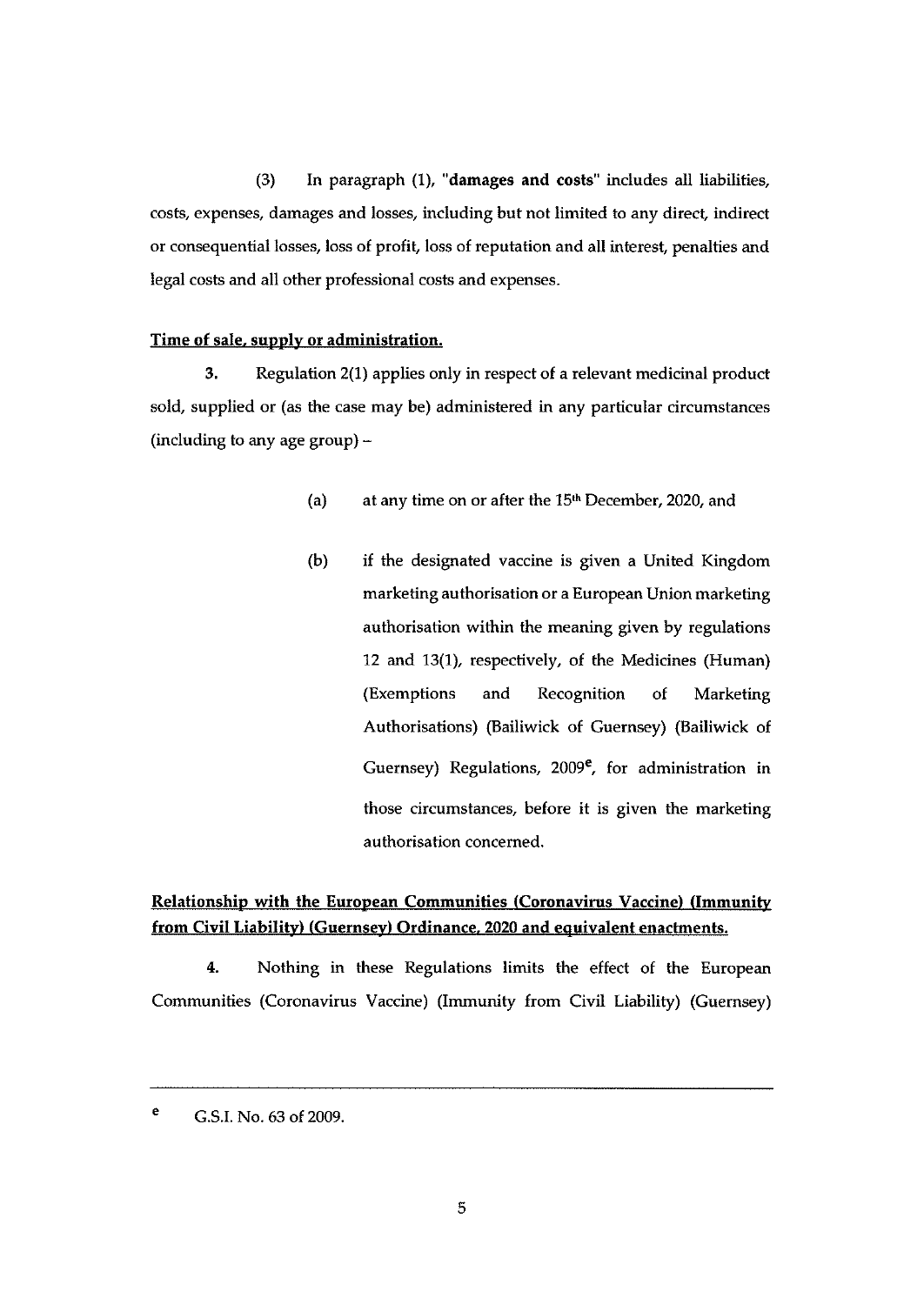Ordinance, 2020 or any equivalent Ordinance or other enactment having effect in Sark or Alderney.

#### Interpretation.

5. In these Regulations, unless the context requires otherwise —

"the Committee" means the States of Guernsey Committee for Health & Social Care,

"the coronavirus" has the meaning given by section 15(3) of the Prescription Only Medicines (Human) (Bailiwick of Guernsey) Ordinance, 2009,

"designated vaccine" means the medicinal product designated in accordance with regulation  $1(1)(b)$ ,

"medicinal product" has the meaning given by section 133 of the Medicines (Human and Veterinary) (Bailiwick of Guernsey) Law,  $2008<sup>f</sup>$ ,

"Patient Group Direction" has the meaning given by section 15(4) of the Prescription Only Medicines (Human) (Bailiwick of Guernsey) Ordinance, 2009,

"personal injury" includes any disease and any impairment of a person's physical or mental condition,

 $\mathbf f$ Order in Council No. <sup>V</sup> of 2009; as amended by Ordinance No. XXIV of 2009; No. XLI of 2013; No. IX of 2016.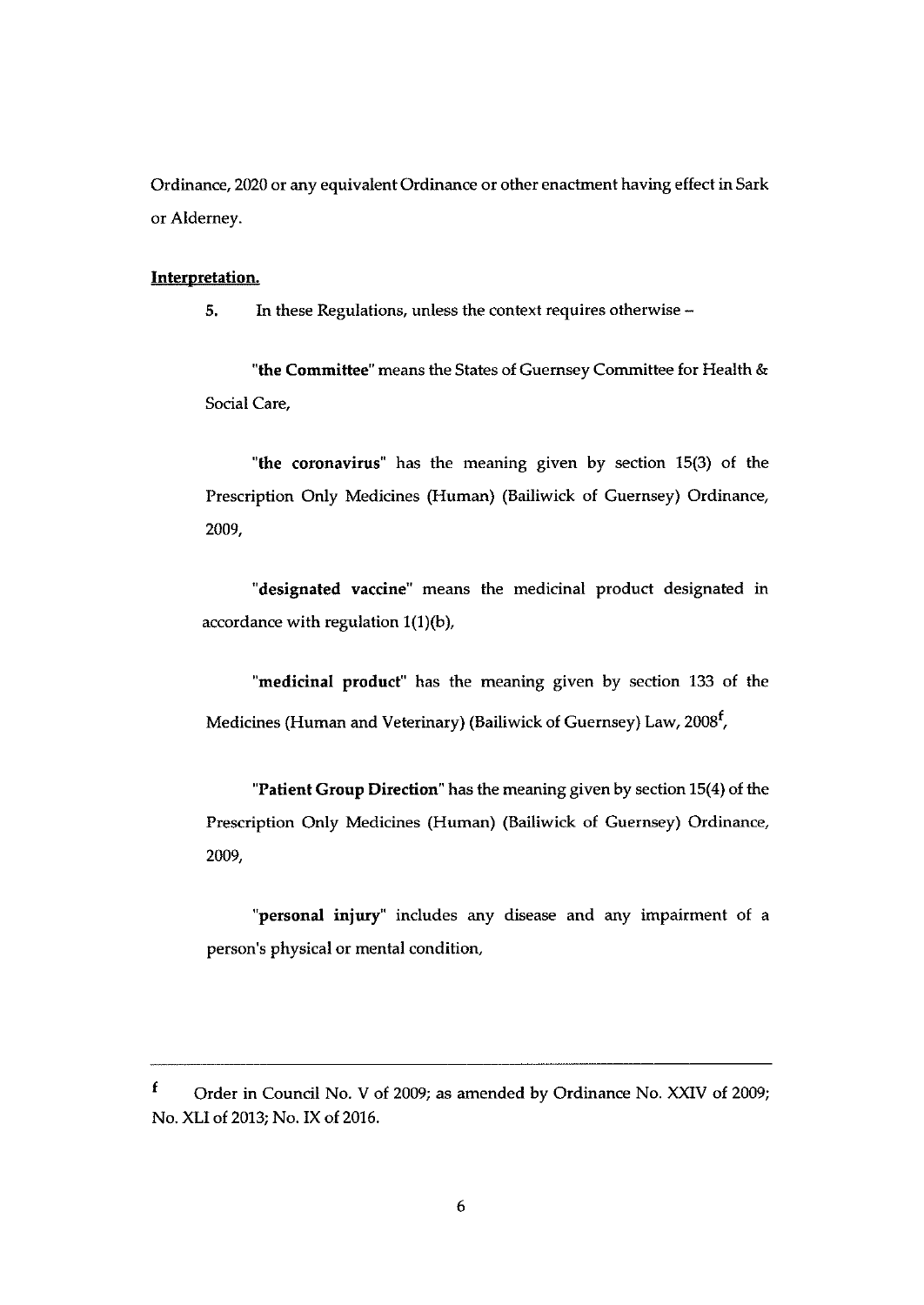protocol' means any protocol for the sale, supply or administration of the designated vaccine approved under or for the purposes of section 15A of the Prescription Oniy Medicines (Human) (Bailiwick of Guernsey) Ordinance, 2009,

'relevant medicinal product' means the medicinal product sold, supplied or (as the case may be) administered in accordance with regulation  $1(1)(c)$ , and

#### "responsible person" —

- (a) means the person
	- (i) by or on whose behalf the relevant medicinal product was sold, supplied or (as the case may be) administered in circumstances falling within regulation 1(1)(c), or
	- (ii) who made the arrangements under which the relevant medicinal product was sold, supplied or (as the case may be) administered in circumstances falling within regulation  $1(1)(c)$ , and
- (b) for the avoidance of doubt, includes (but is not limited  $to$ ) –
	- (i) the States of Guernsey, and
	- (ii) the Committee.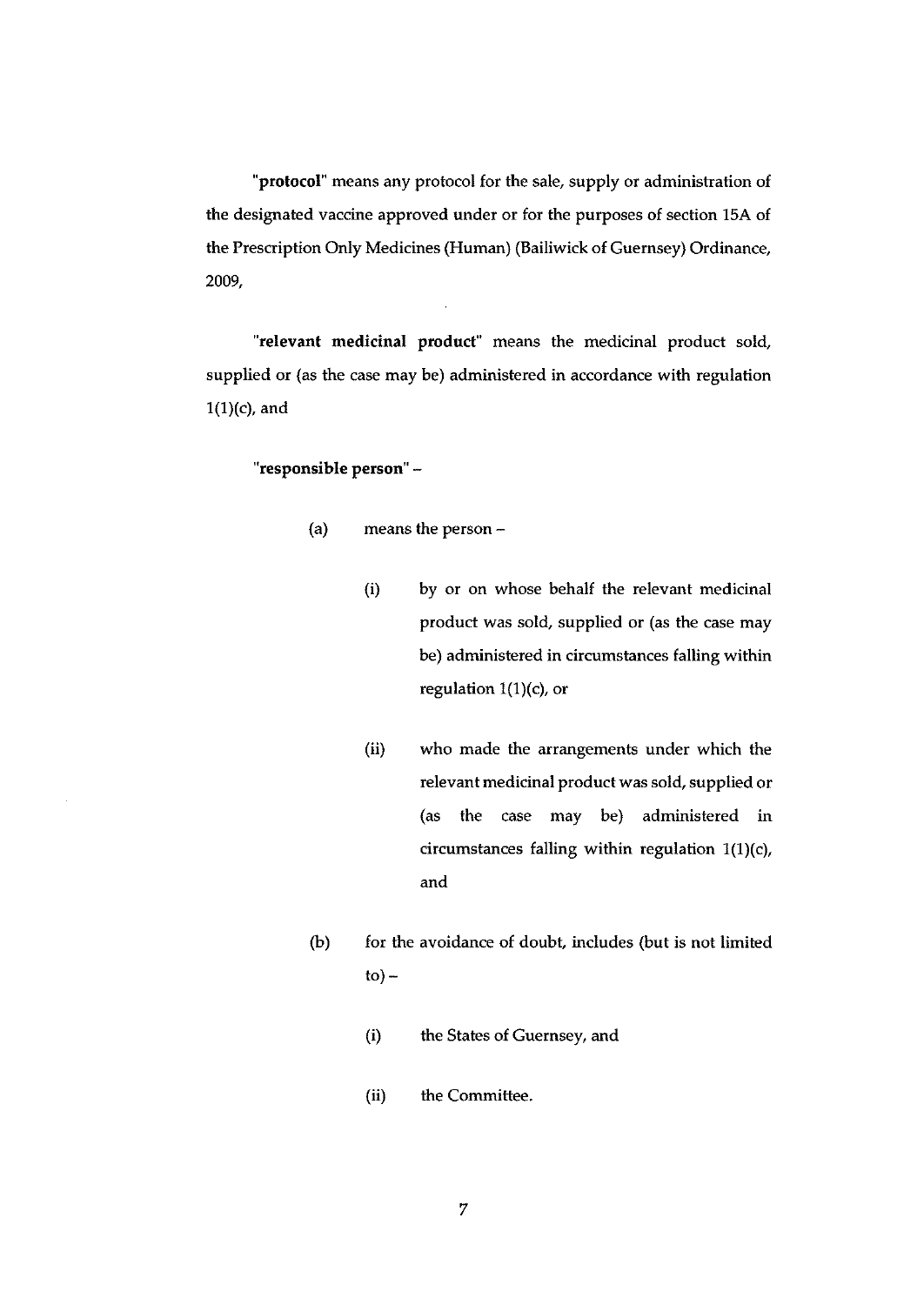#### Revocation.

6. The Emergency Powers (Coronavirus) (Vaccine) (Limitation of Liability) (No. 5) (Bailiwick of Guernsey) Regulations, 2021<sup>8</sup> are revoked.

#### Extent.

7. These Regulations apply throughout the Bailiwick of Guernsey.

#### Citation.

8. These Regulations may be cited as the Emergency Powers (Coronavirus) (Vaccine) (Limitation of Liability) (No. 6) (Bailiwick of Guernsey) Regulations, 2021.

#### Commencement

9. These Regulations shall come into force on the  $21<sup>st</sup>$  May, 2021.

Dated this 20<sup>th</sup> day of May, 2021

of Ferbracle

P.T.R. FERBRACHE Chairman of the Civil Contingencies Authority For and on behalf of the Authority

8 G.S.I. No. 43 of 2021.